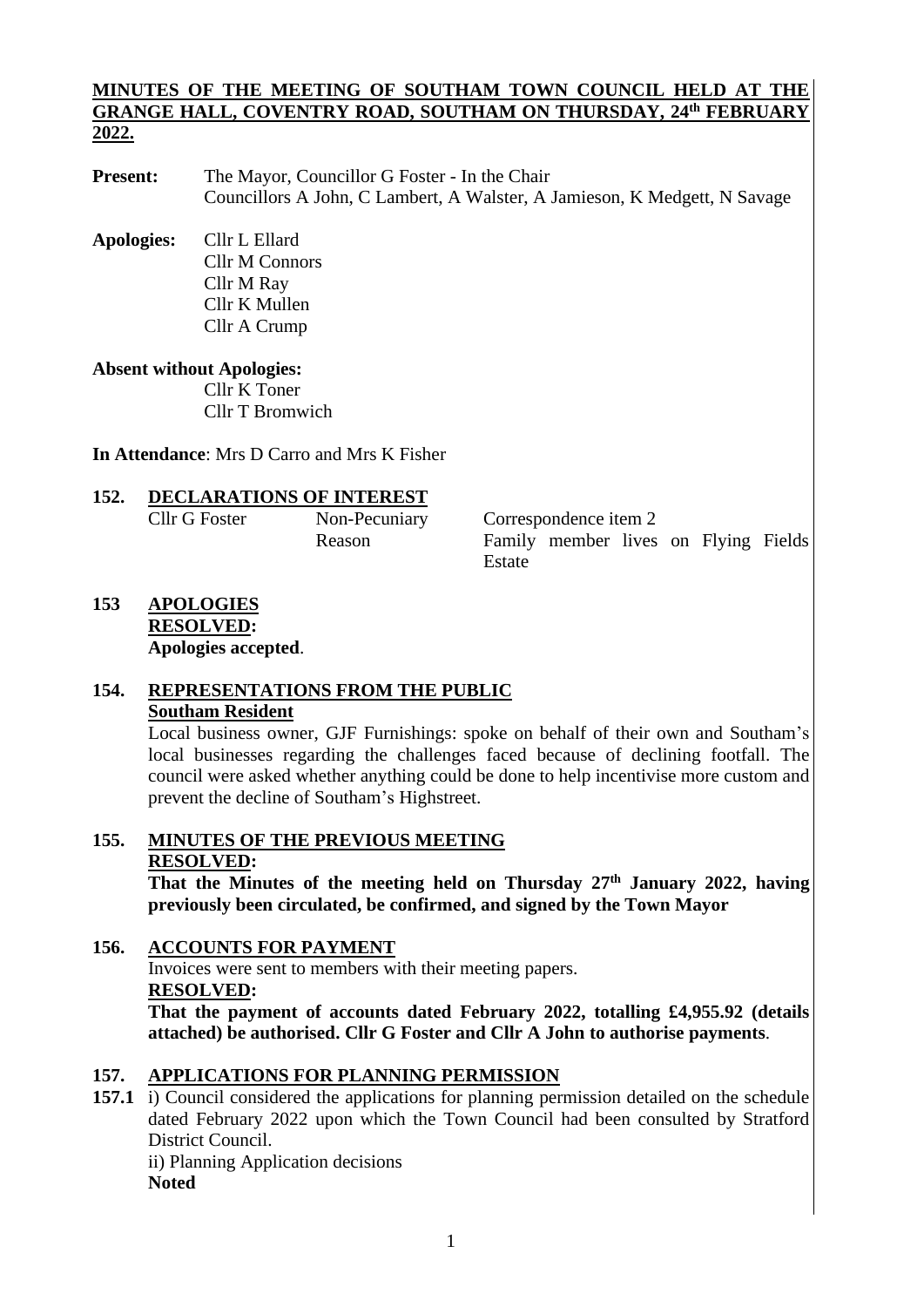# **158. TOWN CLERK'S REPORT**

#### **158.1 PUBLIC REPRESENTATIONS**

Cllr A John's Member's Item was brought forward to respond to public representations. **RESOLVED:**

**To form a Business Steering group to help address declining footfall in Southam and bring people back into the town centre.**

#### **158.2 20 IS PLENTY**

Members were invited to suggest roads within Southam that should be limited to 20mph.

# **RESOLVED:**

**That all roads leading in and out of the town centre (roughly in alignment with the conservation area) are proposed.**

#### **158.3 TREE PLANTING PROPOSAL**

Members were asked to consider the tree planting suggestions for the following areas as Southam in Bloom have decided not to include these areas are part of their HS2 Tree Planting grant items 1 (Riverside Walk), 2 (Tollgate Road), and 6 (St Wulstan Way). **RESOLVED:**

**To obtain quotes, depending on cost maybe deferred until after the next tree inspection**.

#### **158.4 SOUTHAM TOWN COUNCIL PENSION POLICY**

In light of WCC's Pension Administration Strategy Statement, members were asked to consider the proposed Pension Policy, drawn up by the Town Clerk and Cllr A John, to address the requirements of this strategy.

#### **RESOLVED:**

**That the proposed Pension Policy is adopted** 

#### **158.5 TOWN MAYOR'S FUND**

Members were asked to consider the closing of the Town Mayor's Fund HSBC account and transfer to Unity Trust Bank

#### **RESOLVED:**

**i)That the Town Council authorises the HSBC Town Mayors Fund Account to be closed down**

**ii)That a new Town Mayors Fund account is set up on Unity Trust Bank**

**iii)That the balance from the closed HSBC Town Mayors Fund account is transferred to the new Unity Trust Bank Town Mayors Fund Account** 

**iv)That the Town Mayor and Deputy Mayor are signatories for this new bank account and that the Town Clerk is the emergency signature**

#### **158.6 S137 GRANT APPLICATIONS**

Members were requested to consider the following 137 Grant Applications: **Southam In Bloom**

## **RESOLVED:**

**That Southam in Bloom be awarded £3,500.00 for continued provision, planting and erection of civic hanging baskets and railing troughs, and maintenance by professionals**.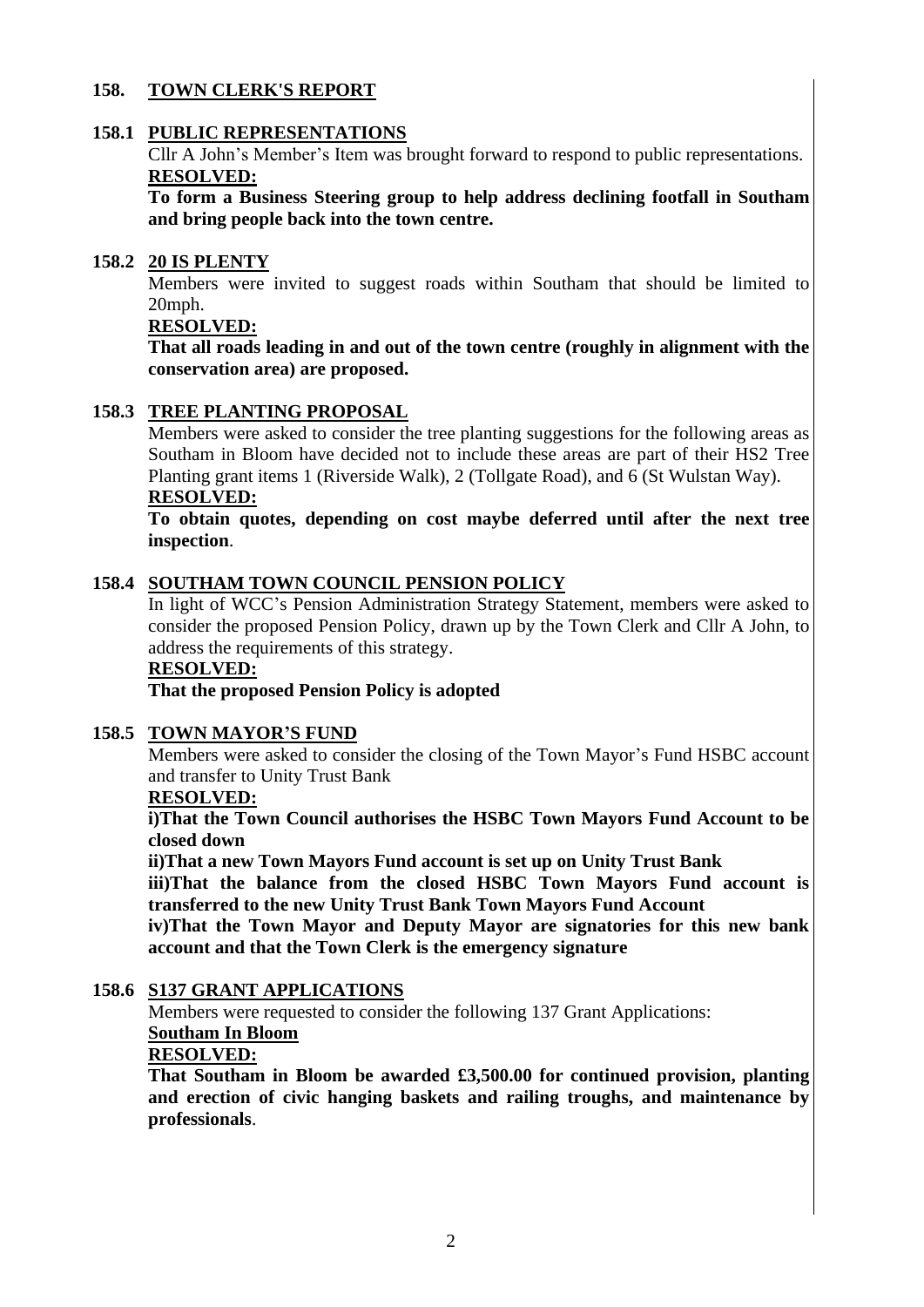# **Southam Carnival**

#### **RESOLVED:**

**That Southam Carnival are awarded £1,542.00 to cover the cost of providing free activities at the Family Fun Day.**

# **Southam & District Lions Club**

**RESOLVED:**

**i) That Southam Town Council will purchase an Automatic External Defibrillator from London Hearts totalling £745.00, with the addition of a £300.00 grant. ii) That the defibrillator will be gifted to Southam & District Lions.**

**iii) That this equipment be accessible to local groups or event organisers.** 

#### **158.7 COUNCIL MEETING DATES Noted**

# **159. CORRESPONDENCE**

**159.1 i)** Family Fun Day **Noted**

# **ii) Resident request for playground equipment**

### **RESOLVED:**

**To inform the resident that the play equipment is to be supplied and maintained by the management company appointed by Taylor Wimpey, not the Town Council.** 

# **iii) Resident correspondence regarding S106 monies**

### **RESOLVED:**

**To respond to the resident advising that over the past 5 – 10 years paved amenity space has been provided through the Hayfield Homes, Flying Fields, and Bloor Homes developments these developments have created paved circular routes, Southam is a Rural Market Town with many Public Rights of Way across fields, with a large amount holding no livestock. The Town Council shares the concern regarding Southam College and has stated on record numerous times regarding future capacity, however the responsibility for this rests with Warwickshire County Council. With regards to infrastructure this is the responsibility of Stratford District Council through planning policy. Finally, the opportunity regarding land, is land that already had amenity access and by purchasing this land would not increase amenity space for Southam and therefore is not the best use of S106 funds.**

# **160. REPORTS FROM WORKING PARTIES**

# **160.1** ENV Minutes – 10/02/2022

# **Item 1- EKFB Section 17 Planning Application Presentation**

EKFB gave a presentation to councillors. A discussion took place regarding post construction noise monitoring. EKFB are happy to arrange a specific session with the noise specialist.

# **Item 2 - ALDI**

Aldi attended the meeting to discuss their planning application and the issues that have arisen. They advised that there is an ecology issue, which have so far resulted in having to lose some car park spaces, they are continuing to work with ecology in order to resolve the issues. The second problem is regarding highway issues, pedestrian access, vehicle etc. and they are continuing to try and resolve the issues. A question was asked as to why the access cannot be at the rear of the site because this would resolve some of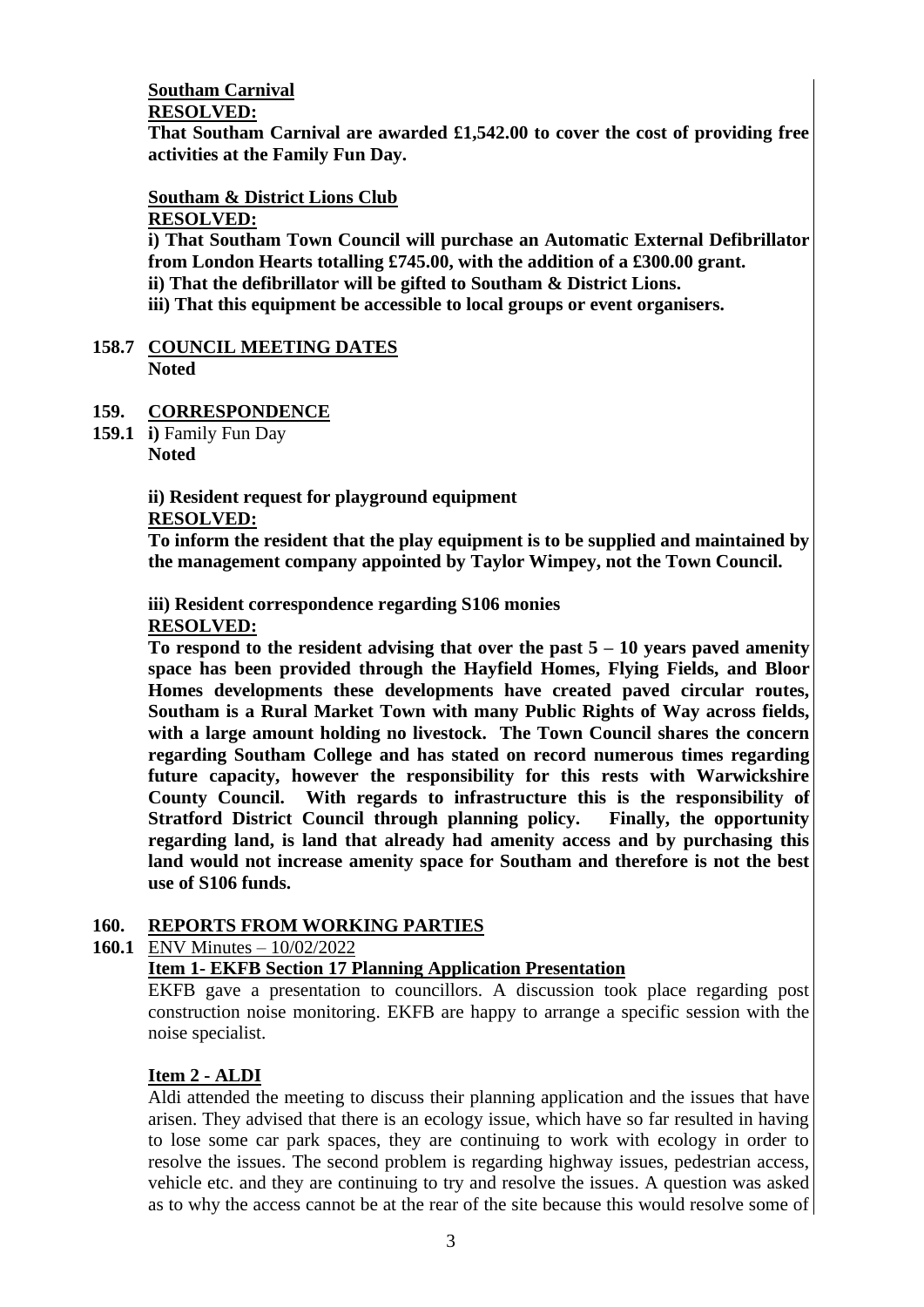the highway issues but they is a legal matter regarding the farm track at the rear and how it can only be used for agricultural use. Lastly, there is a dispute to do with WCC contributions, Aldi feel they are excessive, and the outcome could be that the development is unviable. Cllr Kettle advised that Cllr Crump and himself will investigate this. Aldi advised that the planning determination date has been extending to May 2022**.**

# **Cllr Lambert and Cllr Mullen left the meeting**

## **Item 3 SET UP OF A SOUTHAM HEALTH AND WELLBEING GROUP**

Cllr John updated members of the meeting Cllr Ellard and herself attended regarding potentially setting up a Health and Wellbeing Group in Southam. These types of groups have tried to be set up elsewhere but unfortunately failed. The focus is on Social Isolation and Mental Health and Cllr John has already got some ideas as to how to help in the areas**.** 

### **RESOLVED:**

**i)That Cllr John discusses this initiative further with Cllr Crump with a view to setting up another meeting with Marie Darwin**

**ii)That the Town Council form a Health and Wellbeing Working Party in order to hopefully set up some bitesize projects in Southam to try and combat social isolation and mental health**

**iii)That Cllr Ray, Cllr John, and Cllr Ellard are on the working party** 

### **Cllr Kettle left the meeting**

### **Item 4 PLATINUM JUBILEE CELEBRATIONS**

The plan is as follows:

Thursday 4th June 2022 – Beacon Lighting at Merestone

Friday 5th June 2022 – Potentially a big street party in the Town Centre organised by Southam Lions

Saturday 6th June 2022 – Residents to hold their own street parties should they wish **RESOLVED:** 

**i)That the Beacon Lighting WP to make arrangements for the Beacon to be installed at Merestone, to hopefully have the church bells ringing** 

**ii)That the Town Council will provide 25 Street Party Packs that will cater for 50 people, they will be handed out on a first come, first served basis and only to residents who have applied to SDC to formally close their road**

#### **Item 5 LOBBYING MPS FOR VITUAL MEETINGS RESOLVED:**

**That the letter that Cllr Foster put together is sent** 

# **Item 6 MR PHILLIP SECCOMBE PUBLIC MEETING**

Members were advised that a meeting is currently being arranged and as soon as a date has been finalised, they will be informed. The meeting will be on a Saturday morning and councillors are requested to attend with a question they wish to raise

#### **Item 6 INITATIVE INVENTORY**

Cllr Foster discussed the inventory that he has drawn up, in order to track one off projects. He will bring the spreadsheet up to date and ask lead Councillors to update the spreadsheet with their project information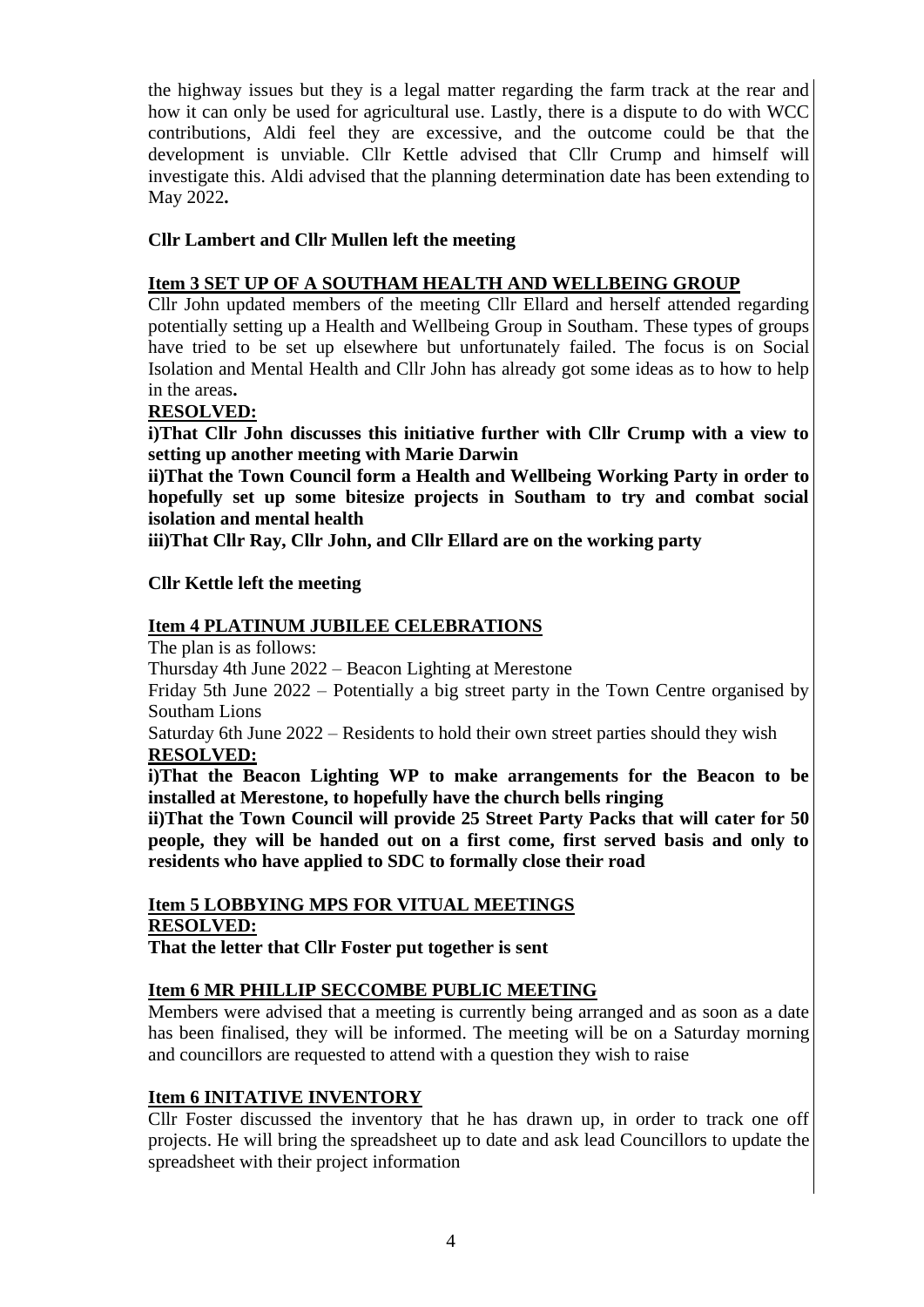#### **Item 7 STOWE VALLEY ACADEMY TRUST – LETTER OF SUPPORT FOR THEIR BID RESOLVED:**

**To respond to the request advising that the Council feel that it would not be appropriate to send a letter of support for their bid and the council would be happy to have a meeting should Mr Samra wish to discuss it further**

- **160.2** Flying Fields Committee Meeting Minutes 19/01/2022 **Noted**
- **160.3** Platinum Jubilee Event Minutes 08/02/2022 **Noted**
- **160.4** Grange Hall Management Committee Minutes 31/01/2022 **Noted**

# **160.5** Indoor Market

Cllr G Foster updated members on the good attendance levels at the monthly indoor market; the group have agreed to continue hosting the market for another 3 months. It was noted that the group wish to explore more methods of advertising the market. **RESOLVED:**

**That Cllr G Foster will attend the next Youth Council meeting to propose they assist with advertising the monthly market.**

#### **161. INFORMATION FROM COUNTY AND DISTRICT COUNCILLORS Not in attendance but Cllr Crump does email out weekly reports**

### **162. EXCLUSION OF THE PUBLIC FROM THE MEETING**

It was moved and

**RESOLVED:**

**that pursuant to Section 1(2) of the Public Bodies (Admission to Meetings) Act 1960 the public be excluded from the meeting because publicity would be prejudicial to the public interest by reason of the confidential nature of the business to be transacted**

# **163. STAFF SALARIES AND PAYMENT FOR SERVICES RESOLVED:**

**i)To authorise the payment of staff salaries dated February 2022.**

#### **164. SDC – JOHN CAREFORD RESOLVED:**

**i)To respond stating that the Town Council declines the offer for the following** 

**reasons:**

- **That the proposed land is already an amenity area with PROW running all through it, therefore purchasing this land would not enhance the amenity space Southam has**
- **Part of the land in question is already designated green space in the Neighbourhood Plan**
- **If the Town Council were minded to purchase it, they wouldn't be making changes to the use of the land, they would just rent it to a farmer.**
- **The use of this land it limited due to part of it being on a flood plain**
- **Due to the points raised above the Town Council do not feel that it is best use of S106 funds**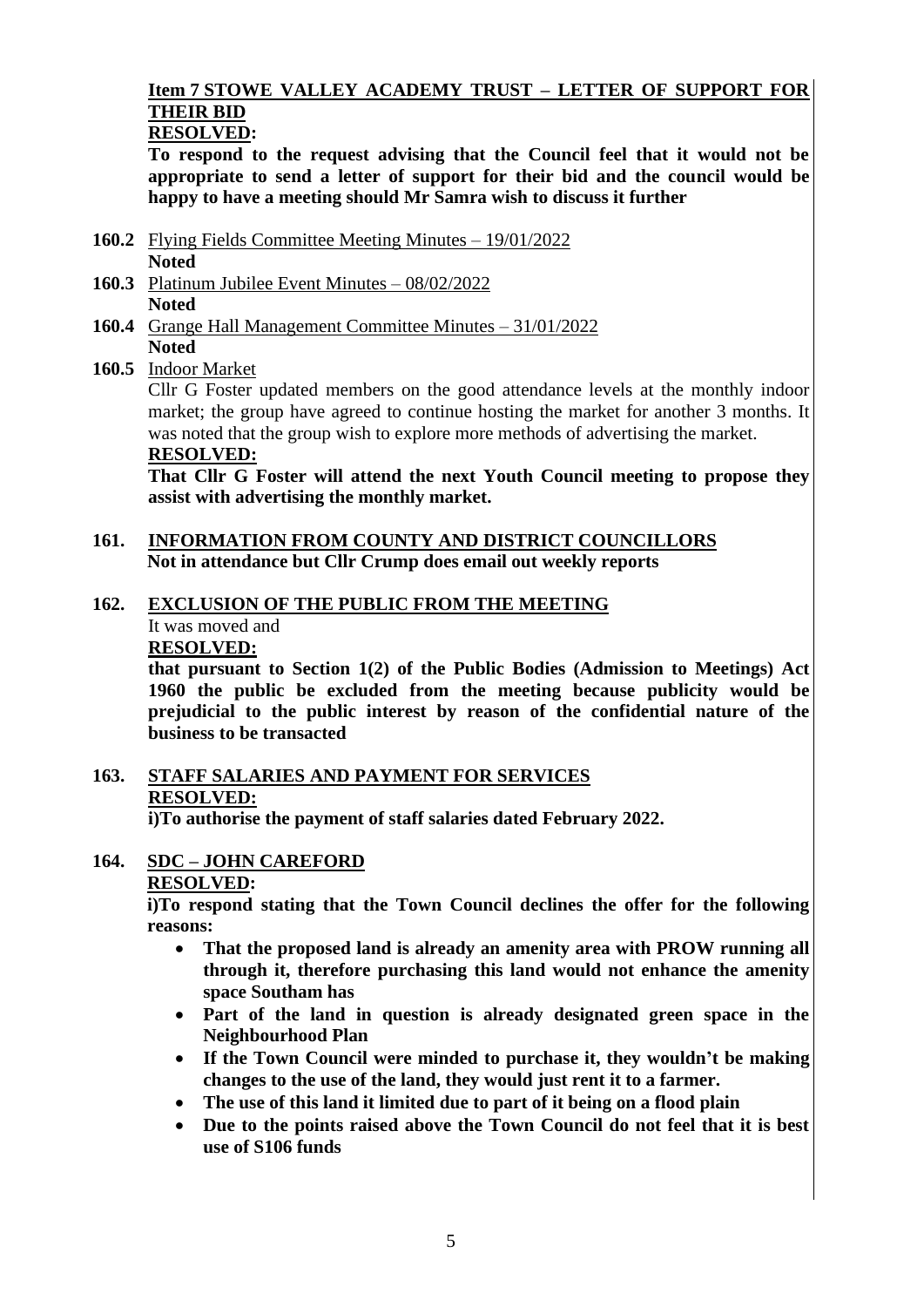**ii)To write to SDC and ask that they confirm what S106 monies they are holding for Southam and the deadlines as to when this money must be spent**

#### **165. PERSONNEL WORKING PARTY AND GHMC RESOLVED:**

**i)That the Town Council agree in principle ensuring that the employees are transferred correctly with regards to TUPE (Transfer of Undertakings (Protection of Employment)**

**ii)To ascertain if the Green Book applies to the contract**

**iii)To ensure that the Town Council has a defendable Equal Pay Claim should the need arise**

**The Meeting closed at 21:26**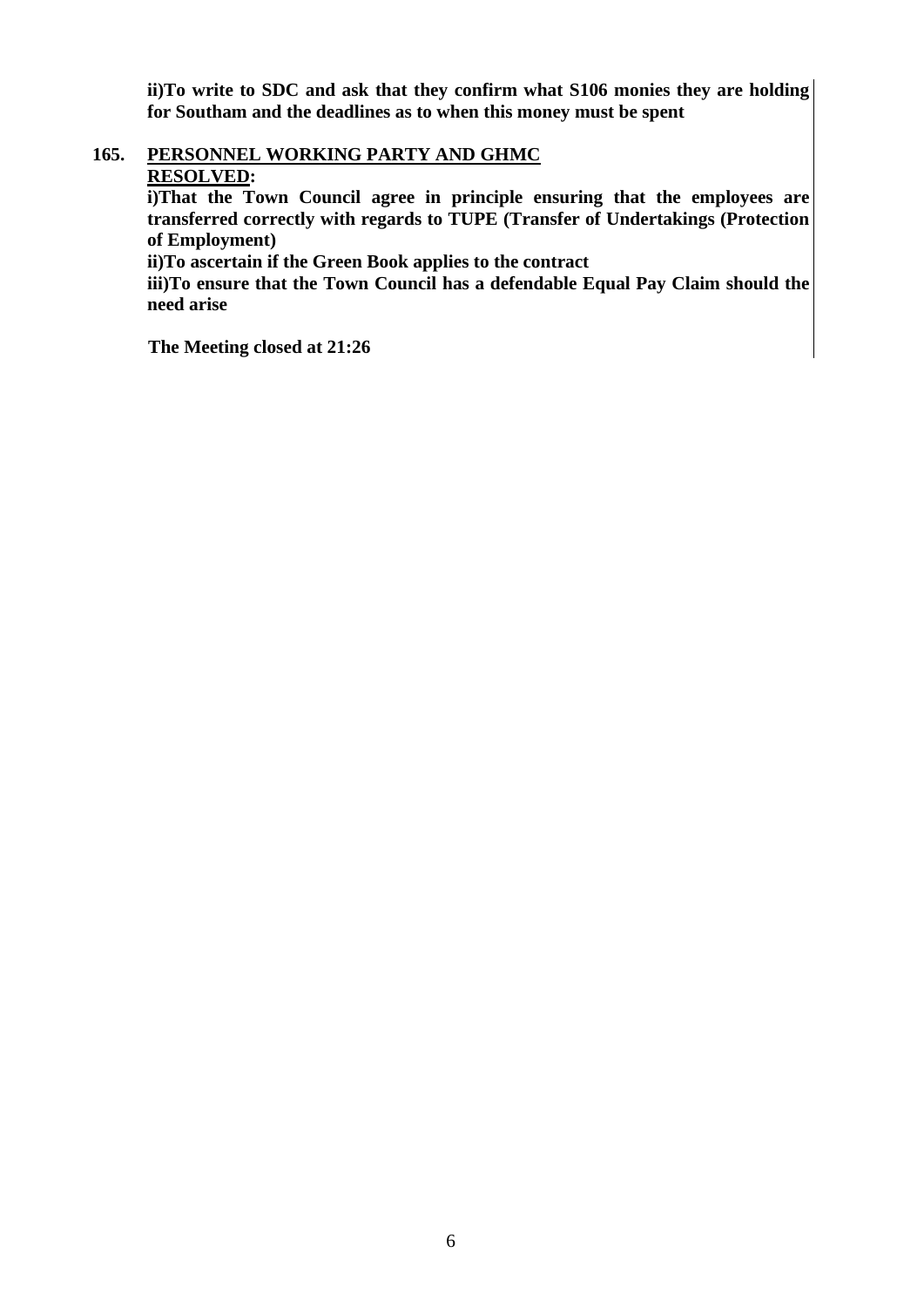# **ACCOUNTS FOR PAYMENTS**

| Southam Town Council Financial Year 2021-2022 |                     |                                           |                                                                                                                                      |       |                                        |                   |                 |  |  |
|-----------------------------------------------|---------------------|-------------------------------------------|--------------------------------------------------------------------------------------------------------------------------------------|-------|----------------------------------------|-------------------|-----------------|--|--|
| <b>Accounts Payable February 2022</b>         |                     |                                           |                                                                                                                                      |       |                                        |                   |                 |  |  |
| <b>Voucher</b>                                | <b>Budget Payee</b> |                                           | <b>Details</b>                                                                                                                       |       | <b>Bank Gross</b><br><b>VAT</b><br>(to |                   | <b>Net</b>      |  |  |
| <b>No</b>                                     | Line                |                                           |                                                                                                                                      |       | Amount                                 | lbe<br>reclaimed) | Amount          |  |  |
| 188                                           | ER (47)             | <b>G</b> White                            | <b>Volunteer Driver Reimbursement</b>                                                                                                | Unity | £89.85                                 | 0.00              | £89.85          |  |  |
| 189                                           | ER (47)             | T Lyson - Marshall                        | <b>Volunteer Driver Reimbursement</b>                                                                                                | Unity | £73.21                                 | 0.00              | £73.21          |  |  |
| 190 <sub>1</sub>                              | <b>ER (47)</b>      | L Commander                               | <b>Volunteer Driver Reimbursement</b>                                                                                                | Unity | £102.15                                | 0.00              | £102.15         |  |  |
| 191                                           | <b>ER (47)</b>      | C McCarthy                                | <b>Volunteer Driver Reimbursement</b>                                                                                                | Unity | £25.20                                 | 0.00              | £25.20          |  |  |
| 192                                           | ER (47)             | M Gage-Smith                              | <b>Volunteer Driver Reimbursement</b>                                                                                                | Unity | £69.30                                 | 0.00              | £69.30          |  |  |
|                                               | 193 ER (47)         | <b>N</b> Thomas                           | <b>Volunteer Driver Reimbursement</b>                                                                                                | Unity | £84.60                                 | 0.00              | £84.60          |  |  |
| 194                                           |                     | 6. ER (47) British Telecommunications PLC | GP 00277011 Bundle services - 01-02-22<br>$-28 - 01 - 22$                                                                            | Unity | £165.54                                |                   | 27.59 £137.95   |  |  |
| 195                                           | 12                  | <b>Inside IT</b>                          | Monthly Support tickets.                                                                                                             | Unity | £19.50                                 | 3.25              | £16.25          |  |  |
| 196                                           |                     | 39. ER Mr R Carro                         | Maintenance Contract February, plus<br>Grange Hall Grounds - remove and<br>dispose of concrete fence posts dumped<br>in the grounds. | Unity | £718.46                                |                   | $0.001$ £718.46 |  |  |
| 197                                           | 32                  | Warwickshire County Council               | Legal Services December - All relates to<br>Southam Flying Fields Community Hall                                                     | Unity | £110.00                                |                   | 18.33 £91.67    |  |  |
| 198                                           | 10                  | <b>Clear Sound Security</b>               | Routine inspection on the intruder alarm.<br>Replaced battery.                                                                       | Unity | £46.56                                 | 7.76              | £38.80          |  |  |
| 199                                           | 8                   | Konica Minolta                            | Copy and printing 04.11.2021 -<br>03.02.2022 and Flat rate hire charge<br>04.02.2022 - 03.05.2022                                    | Unity | £150.00                                |                   | 25.00 £125.00   |  |  |
| 200                                           | 4                   | Paul Jones                                | Additional internal audit fees -<br>Constructing letters to external auditors<br>and HMRC                                            | Unity | £200.00                                |                   | $0.001$ £200.00 |  |  |
| 201                                           | 8                   | Lauren Hextall                            | Postage of HMRC letters                                                                                                              | Unity | £13.70                                 | 0.00              | £13.70          |  |  |
| 202                                           | 32                  | <b>Clear Sound Security</b>               | Annual Maintenance Charge, Domestic<br>Monitored Intruder Alarm, Dualcom                                                             | Unity | £876.00                                |                   | 146.00 £730.00  |  |  |
| 203                                           | 37                  | PIRMS (Richard Kibilski)                  | Quaterly inspections February 2022 (7<br>sites)                                                                                      | Unity | £260.00                                |                   | $0.00$ £260.00  |  |  |
| 204                                           | 48                  | <b>Continental Sports Limited</b>         | Southam Gymnastics Grant application -<br>part 1 of 2                                                                                | Unity | £652.80                                |                   | 108.80 £544.00  |  |  |
| 205                                           | 48                  | Gymnova UK LTD                            | Southam Gymnastics Grant application -<br>nart 2 of 2                                                                                | Unity | 2747.60                                |                   | 124.60 £623.00  |  |  |

#### **Total Payments**

£4,404.47 £461.33 £3,943.14

| Voucher         | <b>Budget Payee</b> |                    | <b>Details</b>                        |       | <b>Bank Gross</b> | <b>VAT</b> | Net           |
|-----------------|---------------------|--------------------|---------------------------------------|-------|-------------------|------------|---------------|
| <b>No</b>       | Line                |                    |                                       |       | Amount (to be     |            | <b>Amount</b> |
|                 |                     |                    |                                       |       |                   | (reclaimed |               |
| DD <sub>6</sub> |                     |                    | 1/02/2022                             |       |                   |            |               |
|                 | 32                  | E.ON               | Southam Flying Fields Community Hall  | Unity | £80.00            | £0.00      | £80.00        |
|                 |                     |                    | <b>Fixed Busines Electricity Plan</b> |       |                   |            |               |
| DD <sub>7</sub> | 32                  | <b>British Gas</b> | 03/02/2022                            | Unity | £471.45           |            | £0.00 £471.45 |
|                 |                     |                    | Southam Flying Fields Community Hall  |       |                   |            |               |
|                 |                     |                    |                                       |       |                   |            |               |
|                 |                     |                    | <b>Total DD</b>                       |       | £551.45           | £0.00      | £551.45       |

Payments and DD's Total

Councillors

£461.33 £4,494.59

£4,955.92

**Town Clerk**